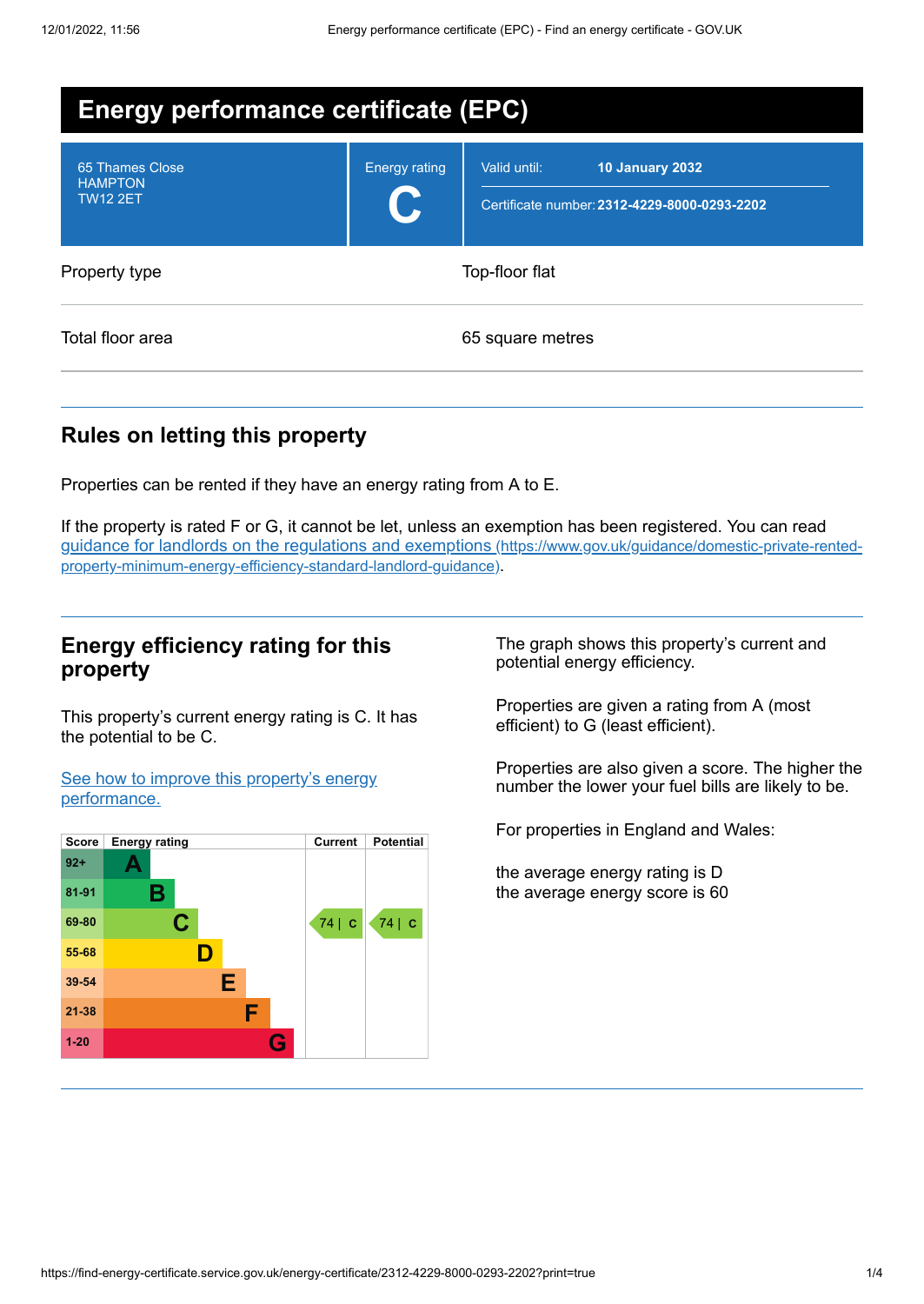# **Breakdown of property's energy performance**

This section shows the energy performance for features of this property. The assessment does not consider the condition of a feature and how well it is working.

Each feature is assessed as one of the following:

- very good (most efficient)
- good
- average
- poor
- very poor (least efficient)

When the description says "assumed", it means that the feature could not be inspected and an assumption has been made based on the property's age and type.

| <b>Feature</b>       | <b>Description</b>                         | Rating    |
|----------------------|--------------------------------------------|-----------|
| Wall                 | Cavity wall, as built, insulated (assumed) | Good      |
| Roof                 | Pitched, insulated (assumed)               | Average   |
| Window               | Fully double glazed                        | Average   |
| Main heating         | Boiler and radiators, mains gas            | Good      |
| Main heating control | Programmer and room thermostat             | Average   |
| Hot water            | From main system                           | Good      |
| Lighting             | Low energy lighting in all fixed outlets   | Very good |
| Floor                | (another dwelling below)                   | N/A       |
| Secondary heating    | None                                       | N/A       |

#### **Primary energy use**

The primary energy use for this property per year is 170 kilowatt hours per square metre (kWh/m2).

| <b>Environmental impact of this</b><br>property                                                        |                 | This property produces                                                                                                                                        | 1.9 tonnes of CO2 |
|--------------------------------------------------------------------------------------------------------|-----------------|---------------------------------------------------------------------------------------------------------------------------------------------------------------|-------------------|
| This property's current environmental impact<br>rating is C. It has the potential to be C.             |                 | This property's potential<br>production                                                                                                                       | 1.9 tonnes of CO2 |
| Properties are rated in a scale from A to G<br>based on how much carbon dioxide (CO2) they<br>produce. |                 | By making the recommended changes, you<br>could reduce this property's CO2 emissions by<br>0.0 tonnes per year. This will help to protect the<br>environment. |                   |
| Properties with an A rating produce less CO2                                                           |                 |                                                                                                                                                               |                   |
| than G rated properties.                                                                               |                 | Environmental impact ratings are based on<br>assumptions about average occupancy and                                                                          |                   |
| An average household<br>produces                                                                       | 6 tonnes of CO2 | energy use. They may not reflect how energy is<br>consumed by the people living at the property.                                                              |                   |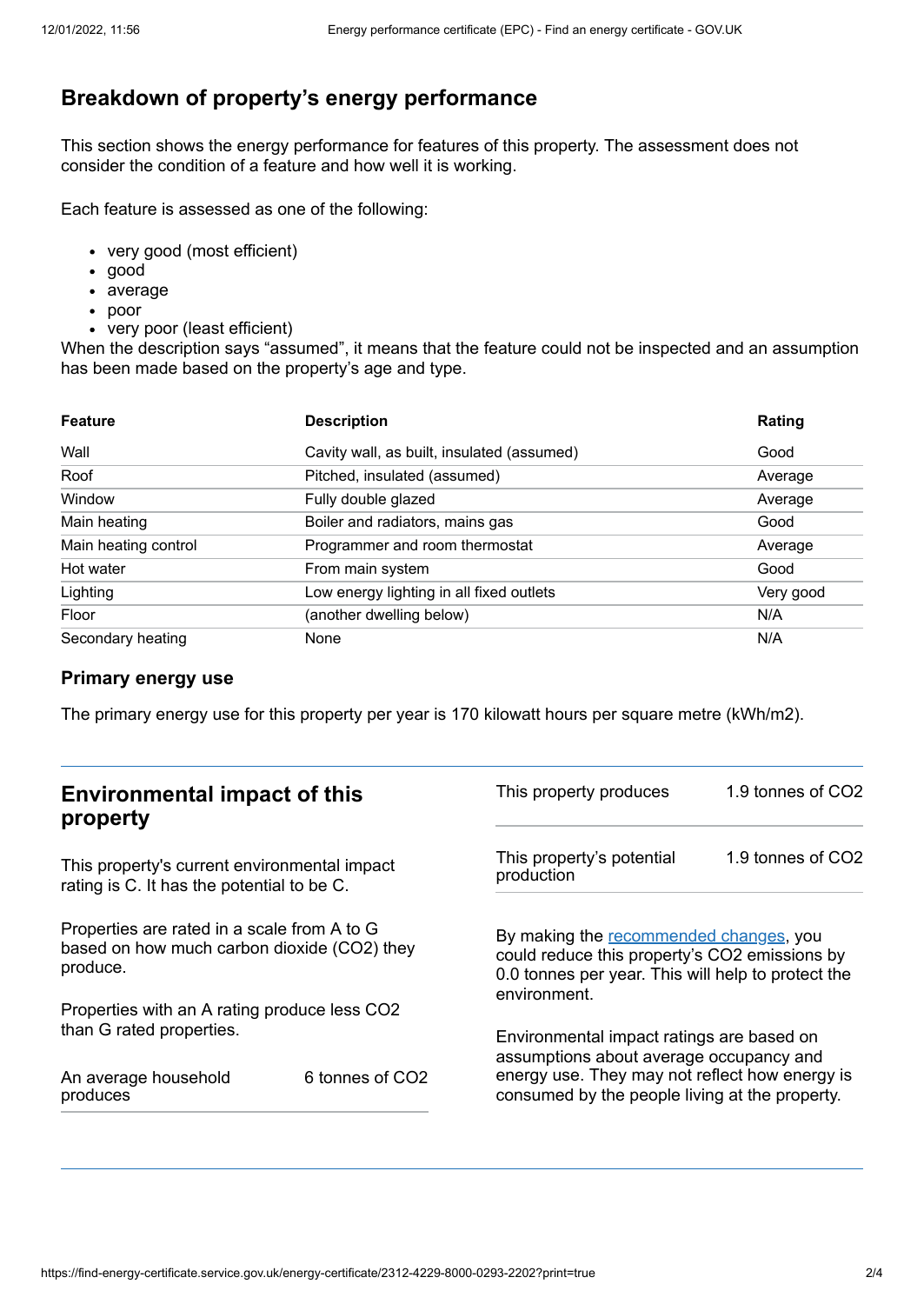# <span id="page-2-0"></span>**How to improve this property's energy performance**

The assessor did not make any recommendations for this property.

Simple Energy Advice has guidance on improving a property's energy use. [\(https://www.simpleenergyadvice.org.uk/\)](https://www.simpleenergyadvice.org.uk/)

### **Paying for energy improvements**

Find energy grants and ways to save energy in your home. [\(https://www.gov.uk/improve-energy-efficiency\)](https://www.gov.uk/improve-energy-efficiency)

## **Estimated energy use and potential savings**

| Estimated yearly energy<br>cost for this property | £472 |
|---------------------------------------------------|------|
| Potential saving                                  | £0.  |

The estimated cost shows how much the average household would spend in this property for heating, lighting and hot water. It is not based on how energy is used by the people living at the property.

The estimated saving is based on making all of the [recommendations](#page-2-0) in how to improve this property's energy performance.

For advice on how to reduce your energy bills visit Simple Energy Advice [\(https://www.simpleenergyadvice.org.uk/\)](https://www.simpleenergyadvice.org.uk/).

### **Heating use in this property**

Heating a property usually makes up the majority of energy costs.

#### **Estimated energy used to heat this property**

| Space heating | 4170 kWh per year |
|---------------|-------------------|
| Water heating | 2669 kWh per year |

#### **Potential energy savings by installing insulation**

The assessor did not find any opportunities to save energy by installing insulation in this property.

You might be able to receive Renewable Heat Incentive payments [\(https://www.gov.uk/domestic](https://www.gov.uk/domestic-renewable-heat-incentive)renewable-heat-incentive). This will help to reduce carbon emissions by replacing your existing heating system with one that generates renewable heat. The estimated energy required for space and water heating will form the basis of the payments.